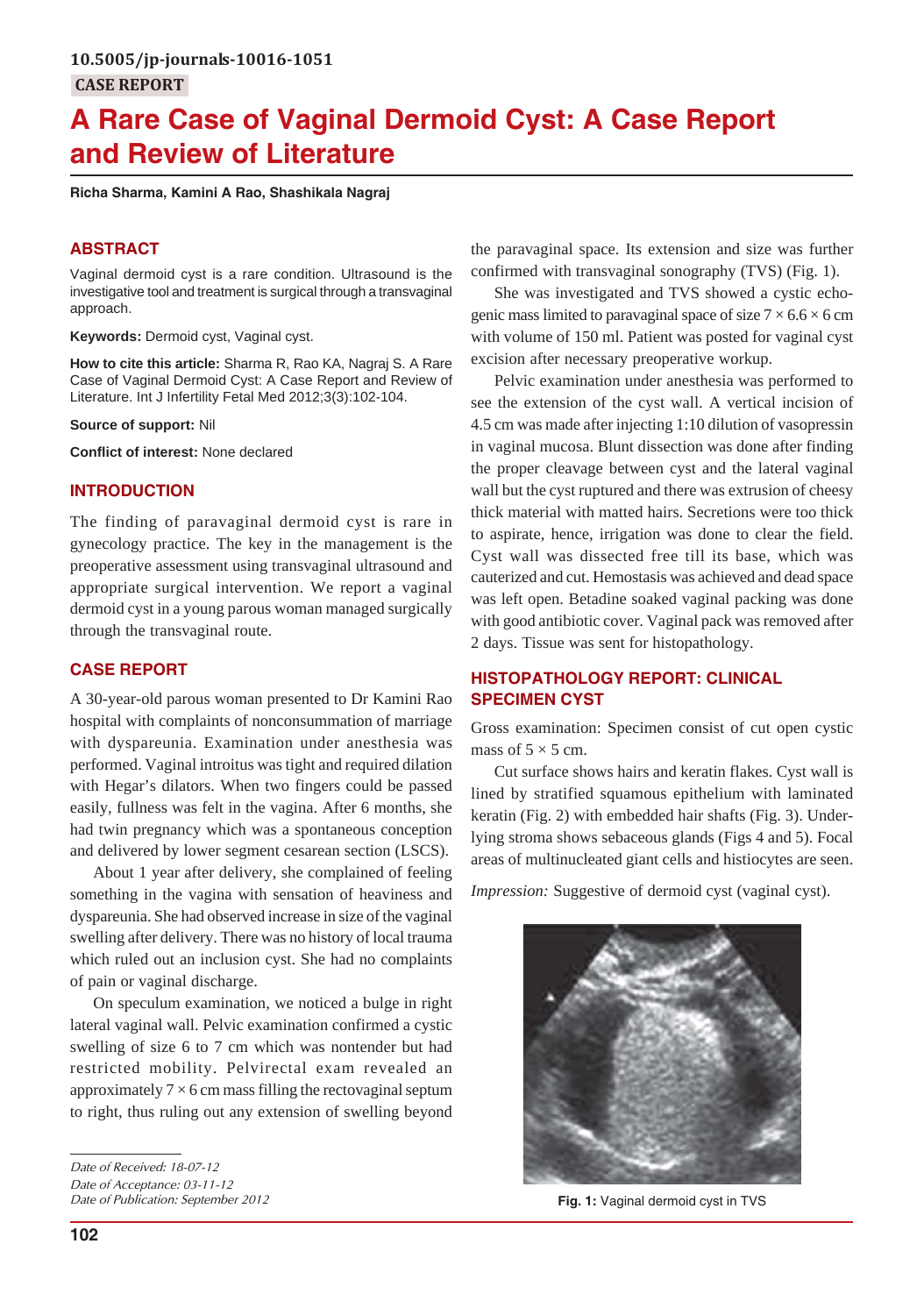#### **DISCUSSION**

A dermoid cyst (benign cystic teratoma) is a benign germ cell tumor that contains well-differentiated derivatives of all three germ cell layers, hence, there can be structures derived from any of these layers. A vaginal cyst is closed sac on or under the vaginal lining that contains fluid or semisolid material like in our case.

Patient can be either asymptomatic or may complain of discomfort during sexual intercourse or difficulty in inserting tampons. It can also be felt as a swelling in the vaginal wall or protruding through the vagina.

A vaginal dermoid cyst can be confused with other benign local swellings like epidermal inclusion cyst, which generally appears secondary to local trauma in the form of mediolateral episiotomy or with the Gartner's duct cyst which is derived from the mesonephric duct as an embryological remnant in the lateral vaginal wall.

Ovaries are the commonest site for this tumor, where it is the commonest neoplastic tumor in children and adolescent accounting for more than half of ovarian neoplasms in women younger than 20 years of age. More than 80% of ovarian benign dermoid cysts occur during reproductive years.

A dermoid cyst has also been reported from other parts of the human body other than the ovaries, with rare occurrence. It can be anywhere in the gastrointestinal tract from the floor of the mouth to the colon. $1-4$ 

Dermoid cysts are formed from the outer layers of embryonic skin cells. These cells are able to mature into teeth bones or hair, and these cysts are able to form anywhere the skin is or where the skin folds inward to become another organ, such as in the mouth, nose, ear or the vagina. Sometimes teeth can be found in the vaginal dermoid cysts when they are called as *Vagina dentata*.

Dermoid cysts have also been reported in male patients, in different parts of their body. In children, it has been reported in the central nervous system.<sup>5</sup>

Vaginal dermoid is a rare condition. Only 6 to 7 cases have been reported in English literature. First observed in 1899 by Stokes,<sup>6</sup> who reported a 44-year-old woman who



**Fig. 3:** Hair shafts with multinucleated giant cell in cyst wall (H&E), 100× (*courtesy:* Metropolis, Bengaluru)



**Fig. 4:** Cyst wall with sebaceous gland (H&E), 100×



**Fig. 2:** Cyst wall lined by squamous epithelium with keratin



**Fig. 5:** Sebaceous glands (H&E), 100×

*International Journal of Infertility and Fetal Medicine, Vol. 3, No. 3* **103**